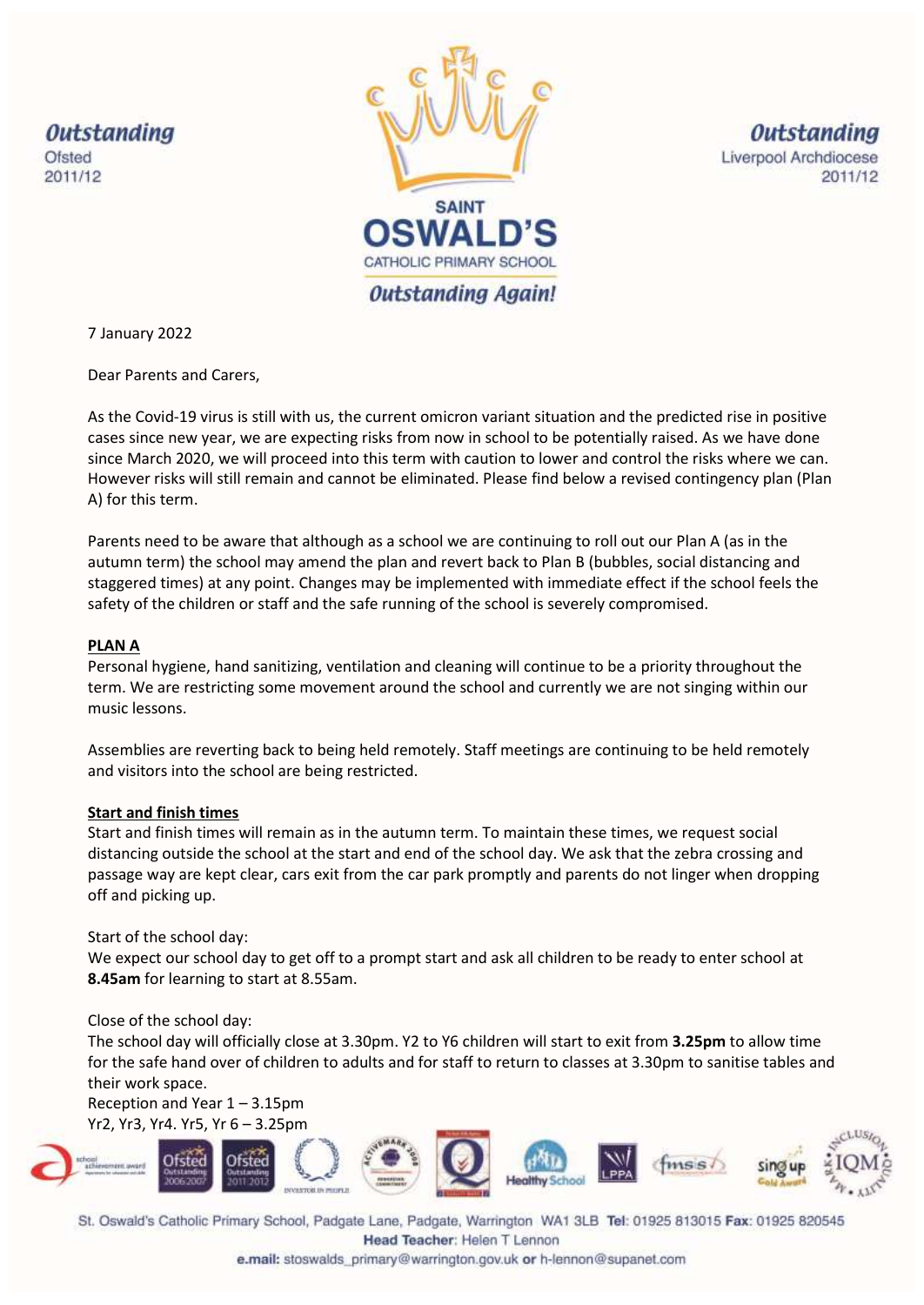

**Outstanding** Liverpool Archdiocese 2011/12

For families with more than one child in school, children will exit with the eldest sibling.

# **(PLAN B – staggered start and finish times for all year groups)**

## **Entry & Exit Points**

Entry and exit points will remain the same as in the autumn term.

# **Start of the school day**

Reception children - Main gate at the front of school. We ask children and adults to line up in the passage way and the Class Teacher will collect the children from the front gate.

Yr1 & Yr2 children – Rear Hall Door We ask children and adults to line up to the right of the hall ramp along the front wall of the hall.

Yr3, Yr4, Yr5, Yr6 – Front Playground.

We ask that Yr3 & Yr4 children queue to the right of the large double gates along the front of the playground and will be directed into school by staff.

We ask that Yr5 children queue to the left of the Year 5 gate (opposite the corner of the social club). Children will be directed into school by staff.

We ask that Yr6 children queue to the right of the Year 6 gate (opposite the social club lounge). Children will be directed into school by staff.

KS2 siblings can enter by the same gate if they wish.

# **(PLAN B - same entry and exit points retained.)**

# **End of the school day**

#### **Reception**

We ask adults collecting children to queue at the passage leading up to the main gate, the children will be released by the staff as adults reach the front of the queue at the main front gate.

# **Yr1 & Yr2**

We ask adults collecting children to queue to the right of the hall ramp and the staff will release the children to adults when they reach the front of the queue. As Yr1 will be exiting earlier, we ask that Y2 parents allow Yr1 adults to line up first.



St. Oswald's Catholic Primary School, Padgate Lane, Padgate, Warrington WA1 3LB Tel: 01925 813015 Fax: 01925 820545 Head Teacher: Helen T Lennon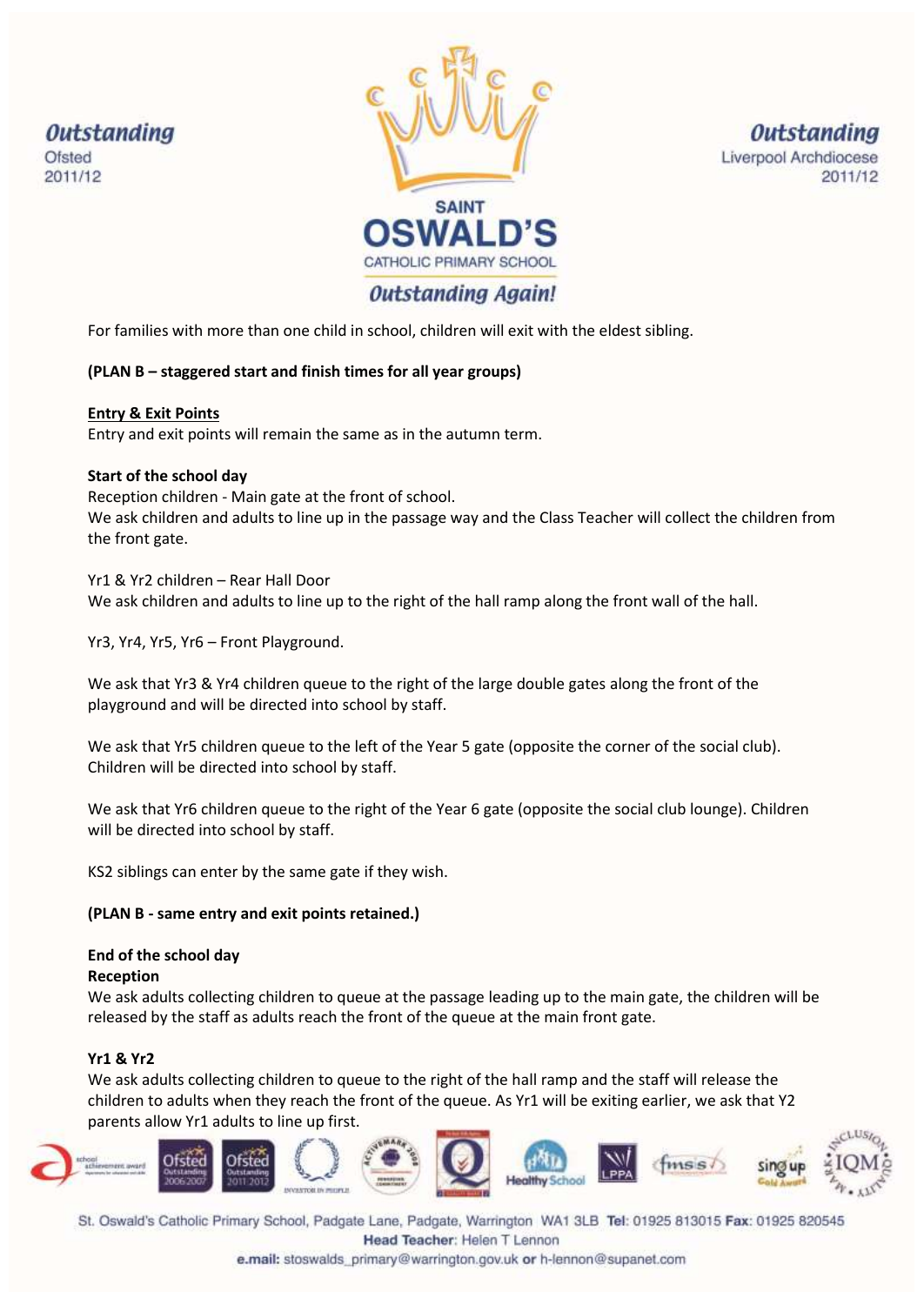



**Outstanding** Liverpool Archdiocese 2011/12

# **Outstanding Again!**

## **Yr3 & Yr4**

We ask adults collecting children to queue to the right of the large playground gates and children will be released to parents as they reach the front of the queue. As both classes are exiting at the same time parents from both classes can queue together.

## **Yr5**

We ask adults collecting children to queue to the left of the Yr5 gate opposite the corner of the social club. Children will be released as adults reach the top of the queue.

## **Yr6**

We ask that adults collecting children queue to the left of the Yr6 gate opposite the social cub lounge. Children will be released as adults reach the top of the queue.

Siblings will exit together from the exit point of the oldest child.

Staff will concentrate on the safe hand over of children to adults as they reach the front of the queue. When children have been released to adults in the queues, children will be released to adults who have chosen not to join the queue.

Any KS2 children walking home without an adult will be released after all children being collected by an adult have been released.

#### **Early Doors Club - Reading & Number Club**

We are currently delaying the re-start of this club until I am in a position to confidently secure appropriate staffing.

#### **After School Provision**

We are currently delaying the re-start of after school clubs until I am in a position to confidently secure appropriate staffing.

#### **Lunch arrangements**

Lunches will continue to be taken in the school hall. Lunch times will be 45 minutes. KS1 12.00-12.45pm KS2 12.30-1.15pm

# **(PLAN B – lunches to revert back to classrooms).**



St. Oswald's Catholic Primary School, Padgate Lane, Padgate, Warrington WA1 3LB Tel: 01925 813015 Fax: 01925 820545 Head Teacher: Helen T Lennon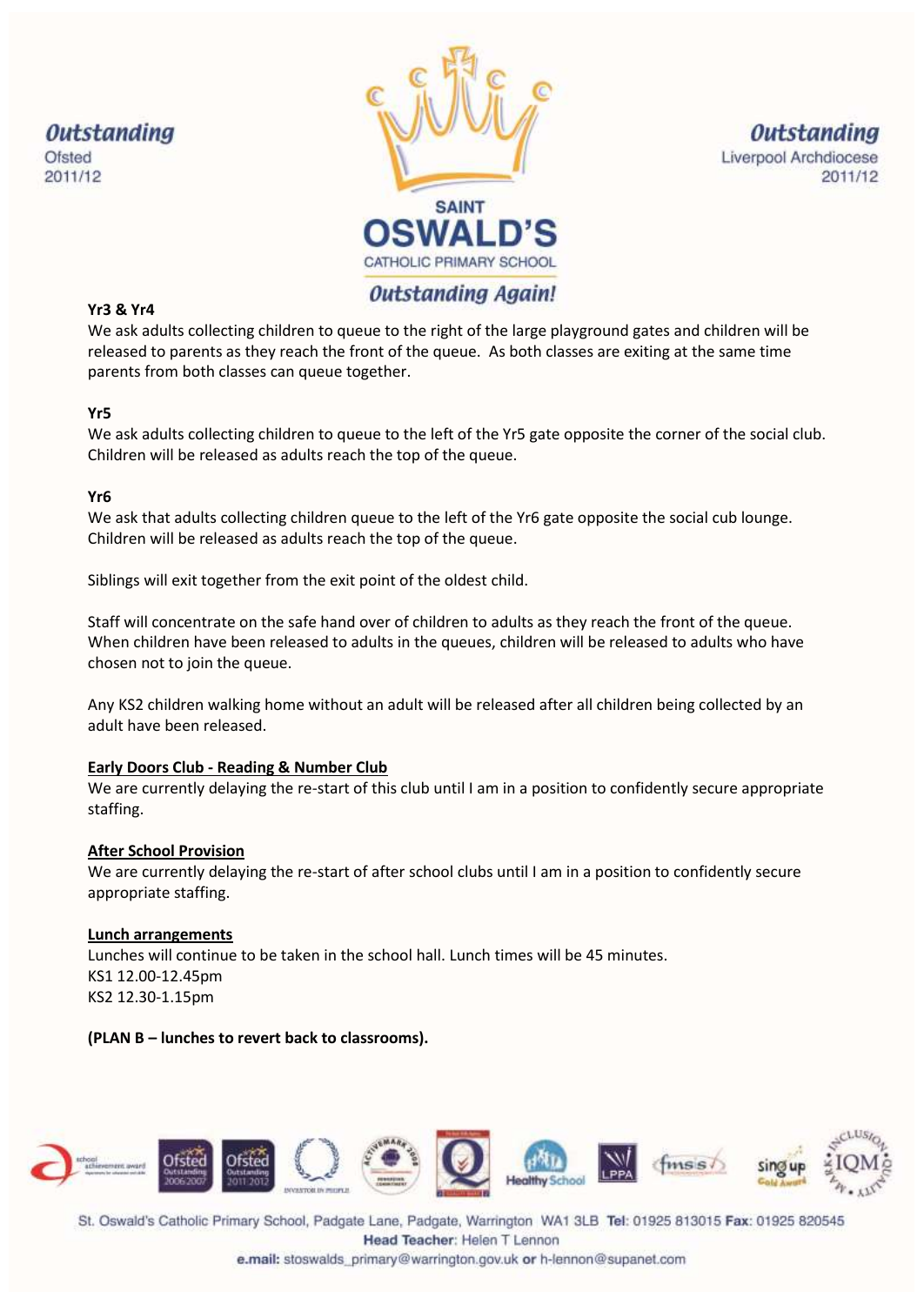

**Outstanding** Liverpool Archdiocese 2011/12

## **Break times**

KS1 will have a timetabled morning and afternoon break.

KS2 will have a timetabled morning break and will work through the afternoon without an official timetabled afternoon break, but at the discretion of the Class Teacher as they see required, may have a class comfort or brain break during the afternoon.

KS1 and KS2 continue to have separate play times and designated play areas.

## **PE arrangements**

Children will continue to come to school in their PE uniforms on their designated PE days. PE days will start the second week of the term, week beginning 10 January 2022.

PE days for this term are as follows:

- Reception Monday & Friday
- Year 1 Monday & Wednesday
- Year 2 Monday & Wednesday
- Year 3 Tuesday & Friday
- Year 4 Tuesday & Thursday
- Year 5 Tuesday & Thursday
- Year 6 Tuesday & Friday

#### **Communications**

We will still be asking that visits to school are restricted to essential only and communication is remote where possible. Visitors to the school are politely requested to wear a face covering.

A box will remain outside the main reception area to drop and collect items/letters/messages and will be monitored by the office staff.

We will be retaining the Teacher email communication contacts for parents.

Messages can also be passed to an adult at entry points and exit points and Teachers may be available for brief conversations with parents at exit points once children have all been safely released.

#### **Homework**

Homework will continue to be posted on Google Classrooms and we will look towards a mix of online work and work recorded in homework books.



St. Oswald's Catholic Primary School, Padgate Lane, Padgate, Warrington WA1 3LB Tel: 01925 813015 Fax: 01925 820545 Head Teacher: Helen T Lennon